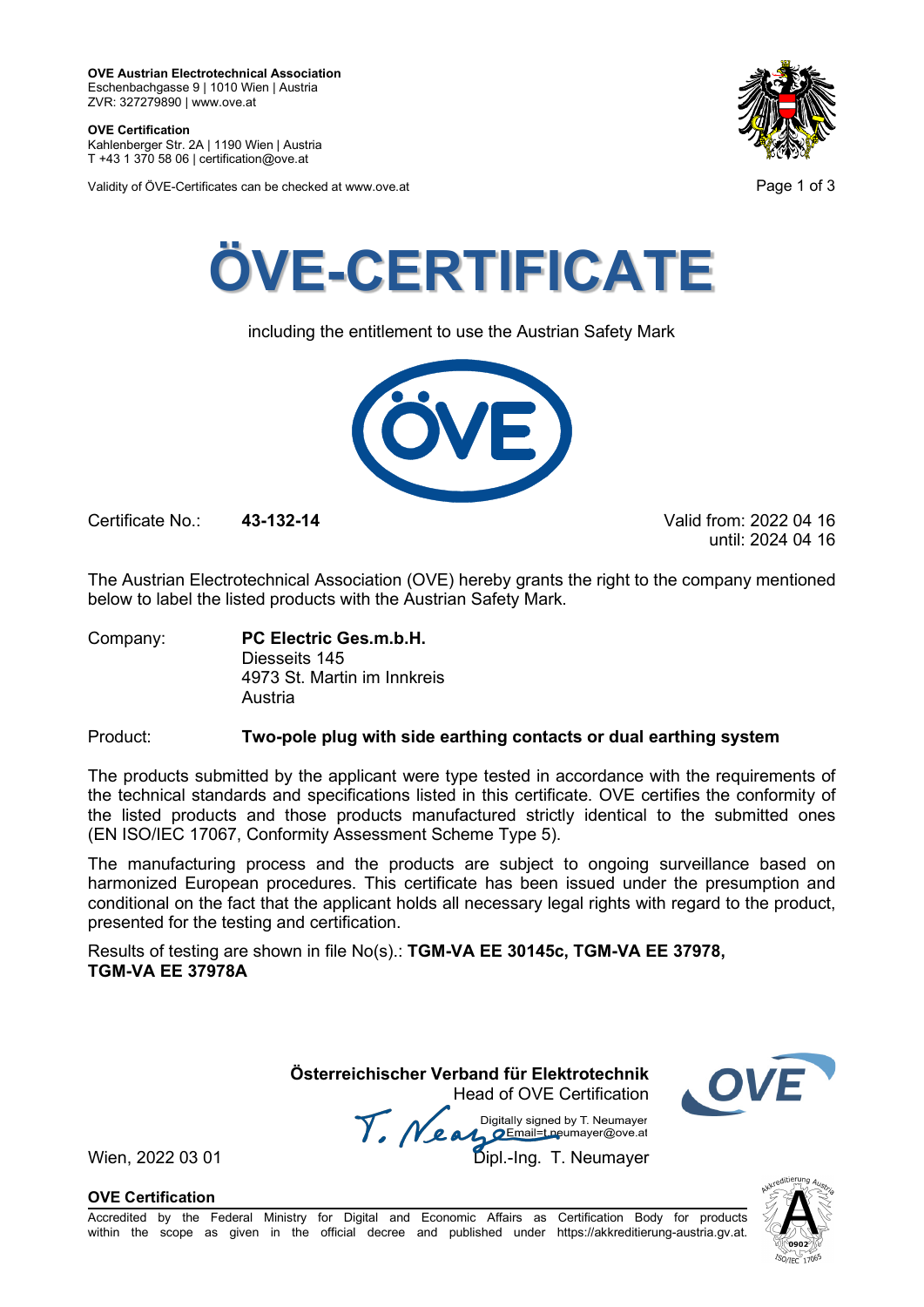

Certificate No.: 43-132-14 Date: 2022 03 01 Page 2 of 3

### **Manufacturer:**

PC Electric Ges.m.b.H. Diesseits 145 4973 St. Martin im Innkreis Austria

## **Factory location(s):**

**OVE Certification**

PC Electric Ges.m.b.H. Diesseits 145 4973 St. Martin im Innkreis Austria

#### **Tested and certified according to:**

ÖVE/ÖNORM IEC 60884-1:2005-09-01 ÖVE/ÖNORM E 8684-1:2010-03-01 DIN VDE 0620-2-1:2016-01

# **Product: Two-pole plug with side earthing contacts or dual earthing system**

| <b>Type designation:</b><br>Rating:                                            | Trademark:  |
|--------------------------------------------------------------------------------|-------------|
| 05<br>Rated voltage: AC 250 V<br>Rated current: 16 A<br>IP 54<br>see typecode  | PCE / ELCEE |
| 056<br>Rated voltage: AC 250 V<br>Rated current: 16 A<br>IP 44<br>see typecode | PCE / ELCEE |
| 058<br>Rated voltage: AC 250 V<br>Rated current: 16 A<br>IP 44<br>see typecode | PCE / ELCEE |